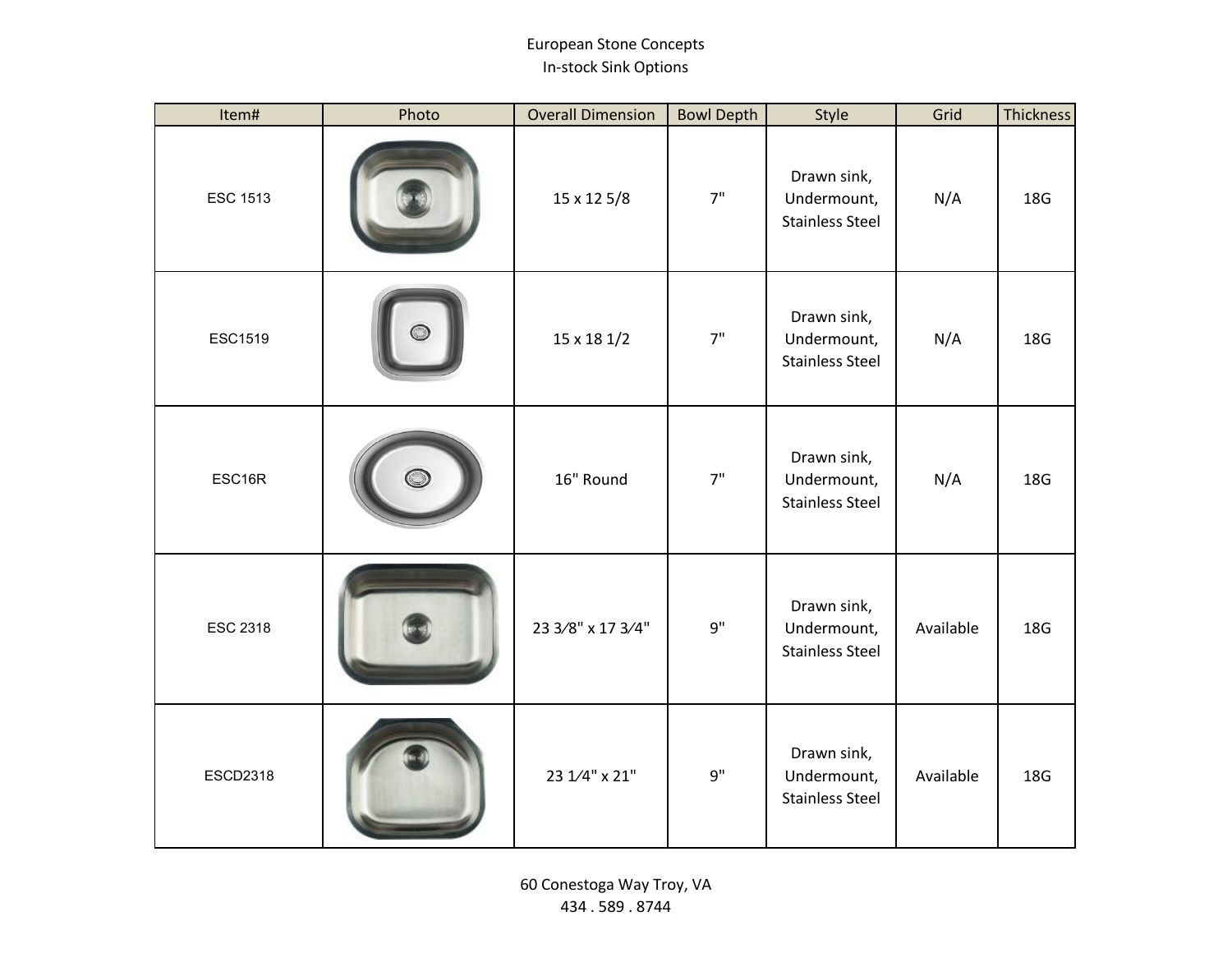## European Stone Concepts In-stock Sink Options

| Item#          | Photo | <b>Overall Dimension</b> | <b>Bowl Depth</b> | Style                                                | Grid      | Thickness |
|----------------|-------|--------------------------|-------------------|------------------------------------------------------|-----------|-----------|
| <b>ESC2718</b> |       | 27 x 18                  | 9"                | Drawn sink,<br>Undermount,<br><b>Stainless Steel</b> | Available | 18G       |
| ESC3218        |       | 31 1/2 x 18 1/4          | $9"$              | Drawn sink,<br>Undermount,<br><b>Stainless Steel</b> | Available | 18G       |
| ESC5050        |       | 32 3/8 x 18 1/4          | 9"                | Drawn sink,<br>Undermount,<br><b>Stainless Steel</b> | Available | 18G       |
| ESC6040        |       | 30 7/8 x 20 3/4          | 9" / 7 1 / 2"     | Drawn sink,<br>Undermount,<br><b>Stainless Steel</b> | Available | 18G       |
| ESC4060        |       | 30 7/8 x 20 3/4          | 7 1/2"/9"         | Drawn sink,<br>Undermount,<br><b>Stainless Steel</b> | Available | 18G       |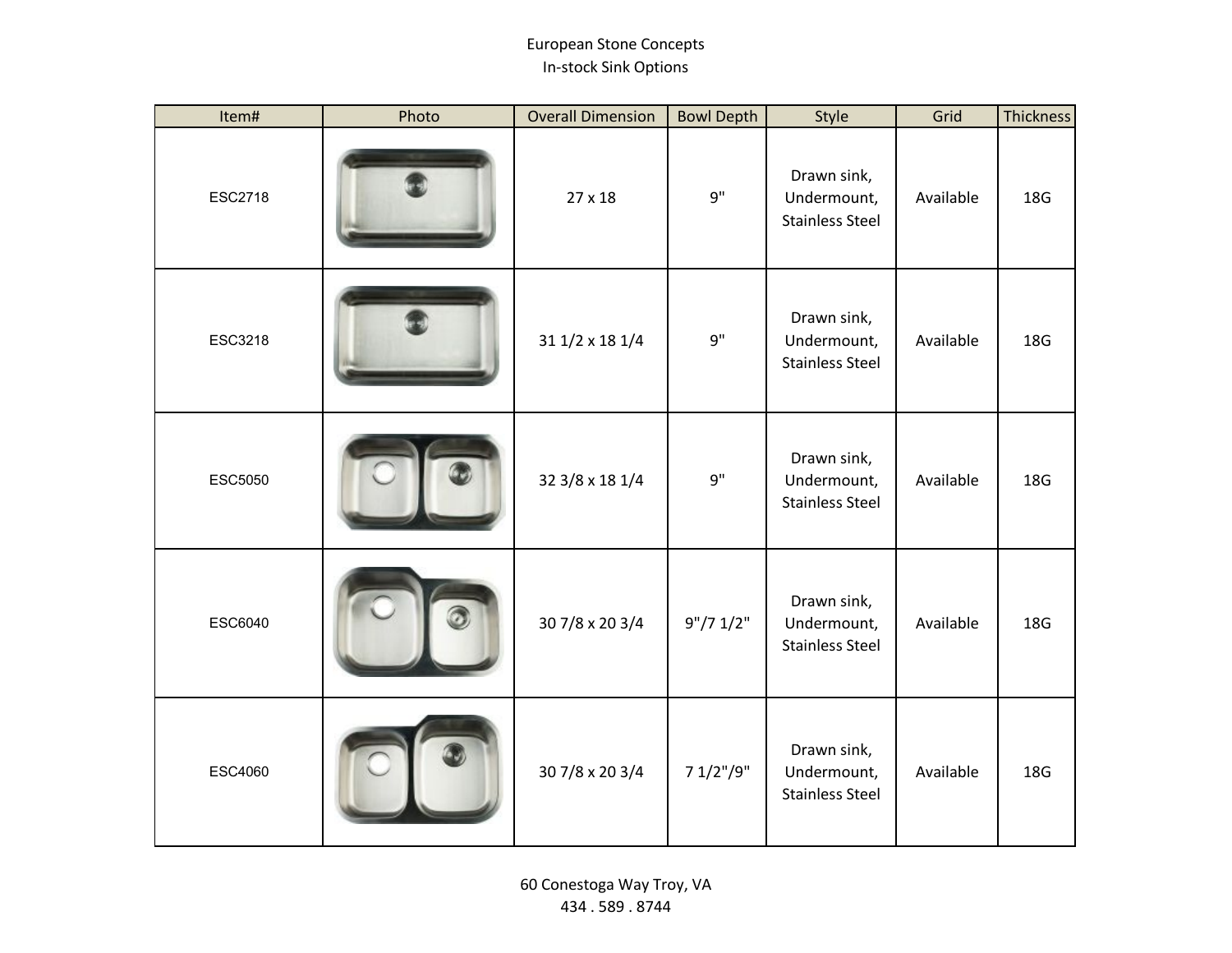## European Stone Concepts In-stock Sink Options

| Item#       | Photo | <b>Overall Dimension</b> | <b>Bowl Depth</b> | Style                                                | Grid      | Thickness  |
|-------------|-------|--------------------------|-------------------|------------------------------------------------------|-----------|------------|
| ESC7330     |       | 31 1/2 x 20 1/2          | 9" / 7 1 / 2"     | Drawn sink,<br>Undermount,<br><b>Stainless Steel</b> | Available | 18G        |
| ESC3070     |       | 31 1/2 x 20 1/2          | 7 1/2"/9"         | Drawn sink,<br>Undermount,<br><b>Stainless Steel</b> | Available | 18G        |
| ESCZERO3218 |       | 32 x 18                  | 10"               | Drawn sink,<br>Undermount,<br><b>Stainless Steel</b> | Included  | 18G        |
| ESCZERO2318 |       | 23"x18"                  | $10"$             | Drawn sink,<br>Undermount,<br><b>Stainless Steel</b> | Available | 18G        |
| ESCZERO5050 |       | 32 x 18                  | $10"$             | Drawn sink,<br>Undermount,<br><b>Stainless Steel</b> | Available | <b>18G</b> |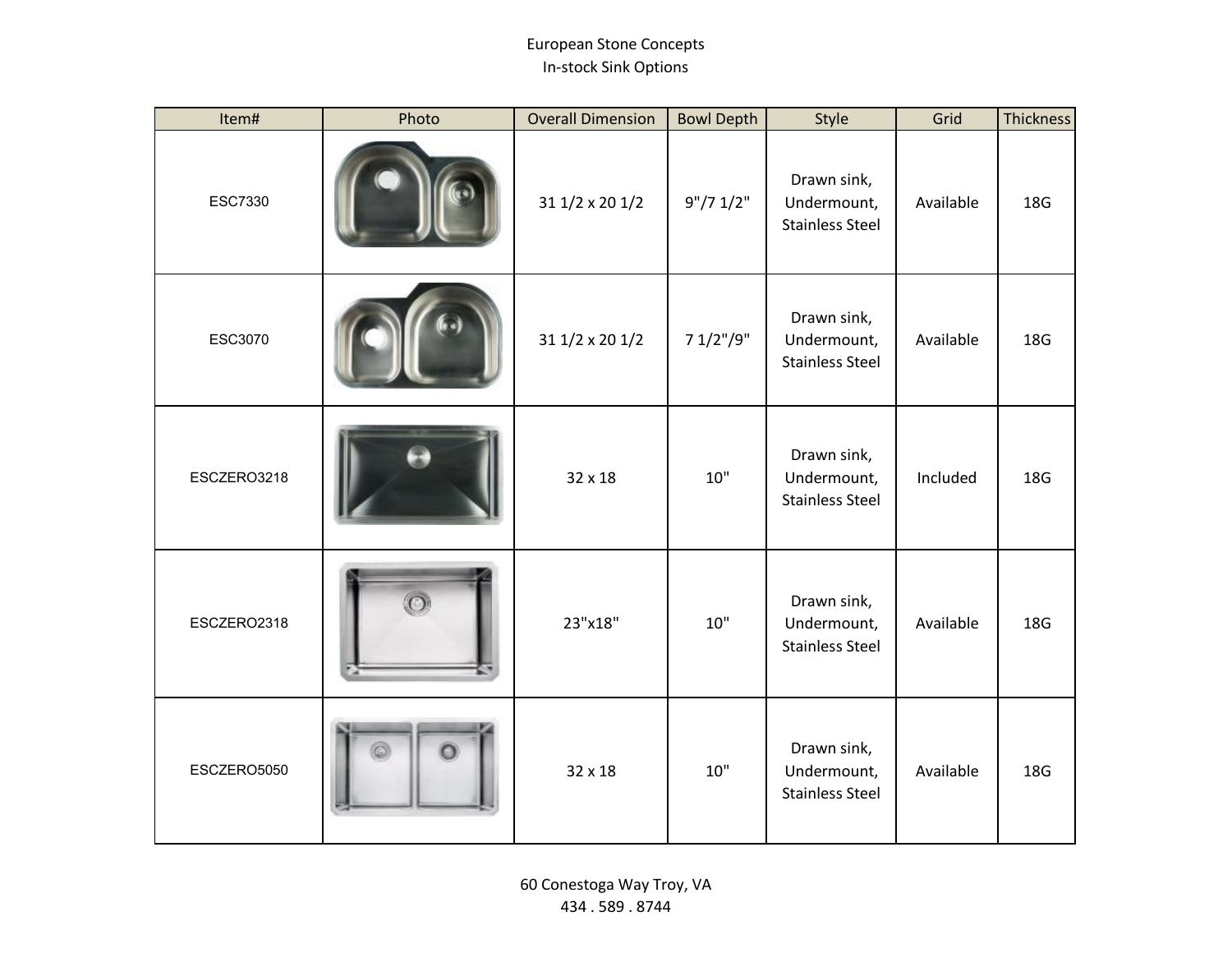| Item#           | Photo | <b>Overall Dimension</b> | <b>Bowl Depth</b> | Style                              | Grid      | <b>Thickness</b> |
|-----------------|-------|--------------------------|-------------------|------------------------------------|-----------|------------------|
| ESC33205050FARM |       | 32-7/8"x20-3/4"          | $10"$             | Handmade,<br>Undermount            | Available | 16G              |
| ESC3320FARM     |       | 32-7/8"x20-3/4"          | 10"               | Handmade,<br>Undermount            | Available | 16G              |
| ESCCASTIRON30   |       | 29 11/16 x 21 9/16       | 95/8"             | Cast Iron,<br>Undermount,<br>White | N/A       | N/A              |
| ESCCASTIRON33   |       | 32 11/16 x 21 9/16       | 95/8"             | Cast Iron,<br>Undermount,<br>White | N/A       | N/A              |